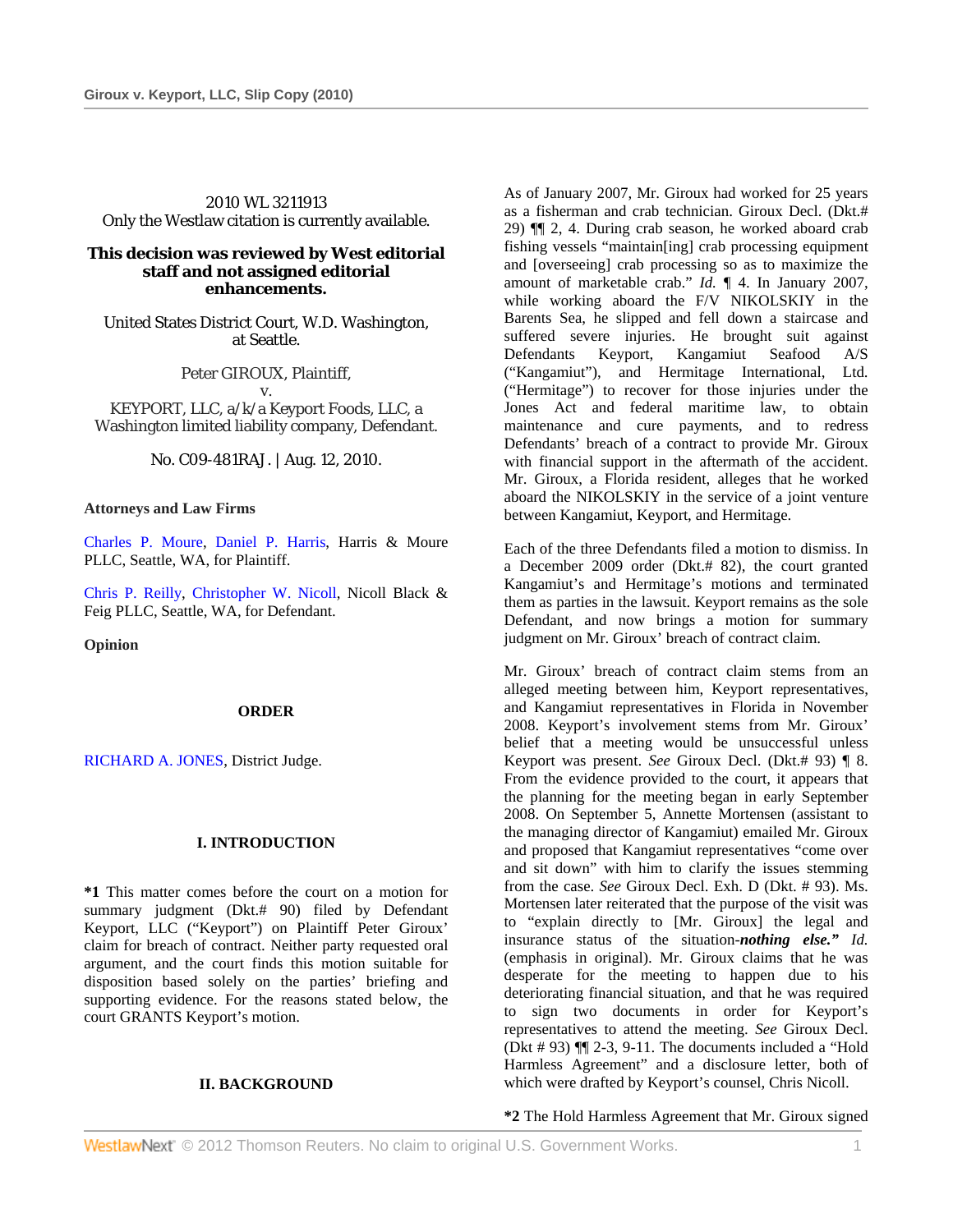contained a promise not to sue Keyport for any claim arising from injuries he suffered while working for any of several specified Russian vessels, including the NIKOLSKIY. In return, Mr. Giroux was to receive the "assistance and support of Keyport LLC ... and [Mr. Nicoll], in traveling to Jacksonville, Florida to meet with me and [Kangamiut] to help negotiate to a compromise my claims against Kangamiut." *See* Pedersen Decl. Exh. 1 (Dkt # 91-2). Mr. Nicoll wrote the disclosure letter. Dated October 10, 2008, it noted that "[a] meeting has been scheduled between Kangamiut, Peter Giroux and Keyport to attempt to determine if it is possible to reach a compromise without litigation." *See* Pedersen Decl. Exh. 2 (Dkt # 91-2). In the letter, Mr. Nicoll stated that "[he is] the attorney for Keyport LLC and not for anyone else" and that his role at the meeting would be "to help mediate a compromise between Kangamiut and Mr. Giroux." *Id.* 

Mr. Pedersen emailed Mr. Giroux and agreed to "try to get [the Florida meeting] moving" as soon as Mr. Giroux provided the signed documents. *See* Giroux Decl. Exh. A (Dkt.# 93-2). Mr. Pedersen also reassured Mr. Giroux that Keyport would "willingly contribute [its] best efforts to assist [Mr. Giroux] in a solution to resolve [his] issues with Kangamiut and Hermitage." *Id.* When Mr. Giroux completed his review and signature of the documents, he emailed them back to Mr. Pedersen along with a request to "go get'em and save my Family and House and cars and Credit and everything I've ever worked for." *See* Giroux Decl. Exh. C (Dkt.# 93-2). After Keyport received the signed documents, "everyone involved with the crab venture was invited to [meet] in Jacksonville." Giroux Decl. (Dkt.# 93) ¶ 14.

The Florida meeting took place on November 6, 2008. The evidence concerning the meeting is scanty. At the beginning of the meeting, all of the parties assembled together, including Mr. Giroux, his wife Karen, Pete Lafser (a close friend of Mr. Giroux), Niels Rasmussen (Kangamiut's CEO), Lars Espersen (Kangamiut's attorney), Mr. Pedersen, and Mr. Nicoll. *See* Giroux Decl. (Dkt. # 93) ¶ 18; Nicoll Decl. (Dkt.# 96) ¶ 3. According to Mr. Giroux, Mr. Pedersen and Mr. Nicoll acted as the go-betweens and met with each side separately for discussions. Giroux Decl. (Dkt.# 93) ¶ 18. Mr. Nicoll confirms this arrangement. *See* Nicoll Decl. (Dkt.# 96) ¶ 3.

By mid-afternoon the parties had not yet reached an agreement, and Mr. Giroux left for a short time to pick up his son from school. Giroux Decl. (Dkt.# 93) ¶ 21. He claims that when he returned, "the \$10,000/24 months offer was made." *Id.* ¶ 22. This statement refers to an agreement to pay Mr. Giroux 24 monthly payments of \$10,000 each (hereinafter "verbal agreement"). Mr. Nicoll

states that Mr. Rasmussen formulated the proposal. *See* Nicoll Decl. (Dkt.# 96) ¶ 3. He also states that he heard Mr. Rasmussen make the proposal to Mr. Giroux and heard Mr. Giroux accept. *See id.* Mr. Nicoll volunteered to create a "memorandum of understanding" concerning the agreement they had reached. *See id.* The record does not reflect any other terms of the verbal agreement or state which parties were contributing to the payments. There are also inconsistent statements regarding whether the payments were loans or advance settlement payments. Mr. Nicoll states that Mr. Rasmussen "offered to advance funds to Giroux in what he called a humanitarian gesture provided that ... Kangamiut could have a credit against a future judgment or settlement." Nicoll Decl. (Dkt.# 96) ¶ 3.

**\*3** Early the following morning, Mr. Nicoll emailed Mr. Giroux and stated that he would go over the agreement "one more time with Niels and Lars" and would send Mr. Giroux an agreement for review and signature later that morning. *See* Giroux Decl. Exh. F (Dkt.# 93-2). Mr. Nicoll later emailed with news that the written agreement was not yet finalized, but told Mr. Giroux, "don't worry, the agreement reached verbally yesterday will be honored, we just have to get a little more input on the details of the wording." *Id.* In that email, Mr. Nicoll also promised to get a draft to Mr. Giroux for signature early the next week. *Id.* 

Several delays occurred over the following weeks. Emails from Mr. Rasmussen and Ms. Mortensen to Mr. Giroux in November and December gave various reasons for the delays. *See, e.g.,* Giroux Decl. Exh. G (Dkt.# 93-2). One of these emails noted that despite the delay in obtaining a written agreement, "payments [had] already been issued" to Mr. Giroux. *Id.* In January 2009, Ms. Mortensen informed Mr. Giroux that "we have not been able to reach a final agreement between the 3 parties expected to participate in this 'package.' " Giroux Decl. Exh. H (Dkt.# 93-2). Ms. Mortensen wrote that one party had not accepted the agreement, and that "[w]e, the remaining 2 parties, will of course fulfill our part of the agreement, but this means we can only offer you 15 months of payment in the amount USD 10,000." *Id.* 

Mr. Espersen sent a written agreement to Mr. Giroux on February 5, 2009. *See* Nicoll Decl. Exh. 2 (Dkt.# 96). Mr. Nicoll reviewed the agreement at Mr. Giroux' request and advised him that "it looks fine" and "is basically as I initially envisioned it except for the length of time it is covering." *Id.* The final agreement obligates Kangamiut to pay "additional Settlement Advances" to Mr. Giroux in the amount of \$10,000 per month for fifteen months, plus \$50,000 in a lump sum to assist Mr. Giroux with his legal fees. *See* Nicoll Decl. Exh. 1 (Dkt.# 96). There is no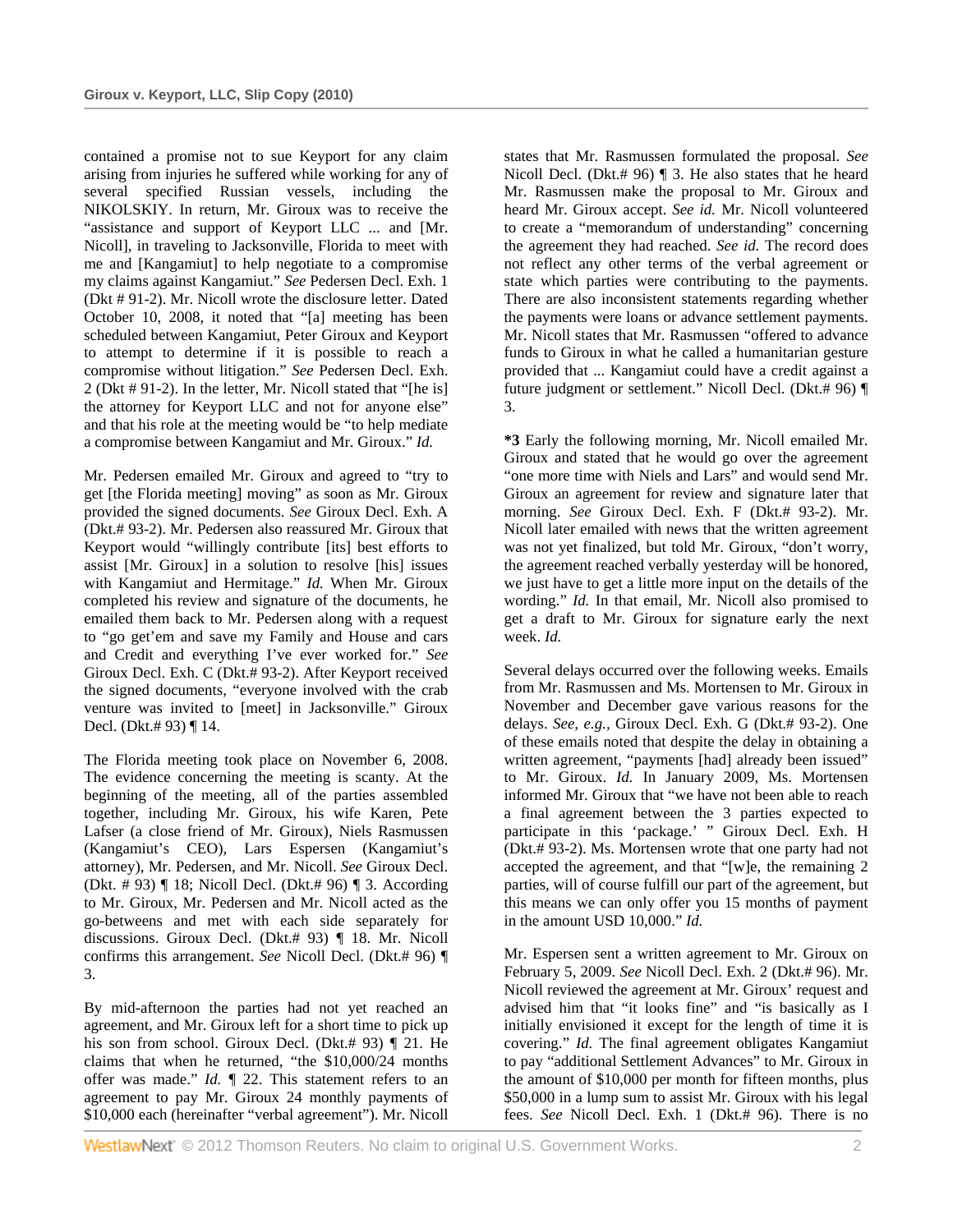signed version of the agreement in the record, but it appears to be undisputed that Mr. Giroux signed it. Mr. Giroux received fifteen monthly payments of \$10,000 each; the last payment arrived in January 2010. *See* Pltf.'s Opp'n (Dkt.# 92) at 7; Giroux Decl. (Dkt.# 26) ¶ 8 (acknowledging that Mr. Giroux received \$150,000 rather than the \$240,000 he was promised). All payments Mr. Giroux received came from Kangamiut. *See* Pltf.'s Opp'n at 7 n. 6.

Mr. Giroux claims that Keyport's actions made it a party to the verbal agreement and that Keyport breached that agreement, resulting in a lesser number of payments than Mr. Giroux expected. Through his claim for breach of contract, he seeks relief against Keyport.

The court now turns to Keyport's motion for summary judgment.

## **III. ANALYSIS**

On a motion for summary judgment, the court cannot resolve factual disputes, but must instead draw all inferences from the admissible evidence in the light most favorable to the non-moving party. *Addisu v. Fred Meyer, Inc.,* 198 F.3d 1130, 1134 (9th Cir.2000). Summary judgment is appropriate where there is no genuine issue of material fact and the moving party is entitled to a judgment as a matter of law. Fed.R.Civ.P. 56(c). The moving party must initially show the absence of a genuine issue of material fact. *Celotex Corp. v. Catrett,* 477 U.S. 317, 323, 106 S.Ct. 2548, 91 L.Ed.2d 265 (1986). The opposing party must then show a genuine issue of fact for trial. *Matsushita Elect. Indus. Co. v. Zenith Radio Corp.,* 475 U.S. 574, 586, 106 S.Ct. 1348, 89 L.Ed.2d 538 (1986). The opposing party must present probative evidence to support its claim or defense. *Intel Corp. v. Hartford Accident & Indem. Co.,* 952 F.2d 1551, 1558 (9th Cir.1991). The court defers to neither party in answering legal questions. *See Bendixen v. Standard Ins. Co.,* 185 F.3d 939, 942 (9th Cir.1999).

#### **A. Mr. Giroux Has Not Presented Evidence for a Jury to Conclude that Keyport Was a Party to the November 2008 Verbal Agreement.**

#### **1. Florida Contract Law Applies.**

**\*4** Both parties rely on Florida contract law. Under Florida law, a breach of contract claimant must prove the existence of a valid contract. *See Rollins, Inc. v. Butland,* 951 So.2d 860, 876 (Fla.App.2006) (citations omitted)

(listing the elements of a breach of contract claim). A claimant must "prove by a preponderance of the evidence" that such a contract exists. *Knowles v. C.I.T. Corp.,* 346 So.2d 1042, 1043 (Fla.App.1977). A valid contract "arises when the parties' assent is manifested through written or spoken words, or 'inferred in whole or in part from the parties' conduct.' " *Baron v. Osman,* No. 5D09-1781, 2010 WL 2628655, at \*1 (Fla.App. Jul.2, 2010) (citing *Commerce P'ship v. Equity Contracting Co.,* 695 So.2d 383, 385 (Fla.App.1997)). To state a claim for breach of an *oral* contract, "a plaintiff is required to allege facts that, if taken as true, demonstrate that the parties mutually assented to 'a certain and definite proposition' and left no essential terms open." *W.R. Townsend Contracting, Inc. v. Jensen Civil Constr., Inc.,* 728 So.2d 297, 300 (Fla.App.1999) (citing *Jacksonville Port Auth. v. W.R. Johnson Enter., Inc.,* 624 So.2d 313 (Fla.App.1993)); *see also Winter Haven Citrus Growers Ass'n v. Campbell & Sons Fruit Co.,* 773 So.2d 96, 97 (Fla.App.2000) ("Whether a contract is oral or written, it is essential that the parties mutually agree upon the material terms."). "Competent substantial evidence" must support a finding of mutual agreement. *Long Term Mgmt., Inc. v. Univ. Nursing Care Center, Inc..,* 704 So.2d 669, 673 (Fla.App.1997).

What constitutes an essential term of a contract "will vary widely according to the nature and complexity of each transaction and must be evaluated on a case specific basis." *ABC Liquors, Inc. v. Centimark Corp.,* 967 So.2d 1053, 1056 (Fla.App.2007) (citing *King v. Bray,* 867 So.2d 1224, 1228 (Fla.App.2004)). For example, failure to "sufficiently determine quality, quantity, or price may preclude the finding of an enforceable agreement." *Jacksonville Port Auth.,* 624 So.2d at 615.

Mr. Giroux claims that "although it was never made explicit at the time of the meeting, [he] always supposed that all three original defendants would be contributing to the advance payments, including and especially Keyport, as Keyport's attorney drafted the agreement and played such a central role at the Jacksonville meeting." Giroux Decl. (Dkt.# 93) ¶ 26. The court will consider Keyport's involvement in the verbal agreement by examining three chronological segments: prior to the November meeting, during the meeting itself, and after the meeting (both immediately after and several months later).

## **2. Evidence Prior to the Verbal Agreement Does Not Support Mr. Giroux' Contention that Keyport was a Party.**

Prior to the November 2008 meeting, Mr. Nicoll (on behalf of Keyport) expressly denied any involvement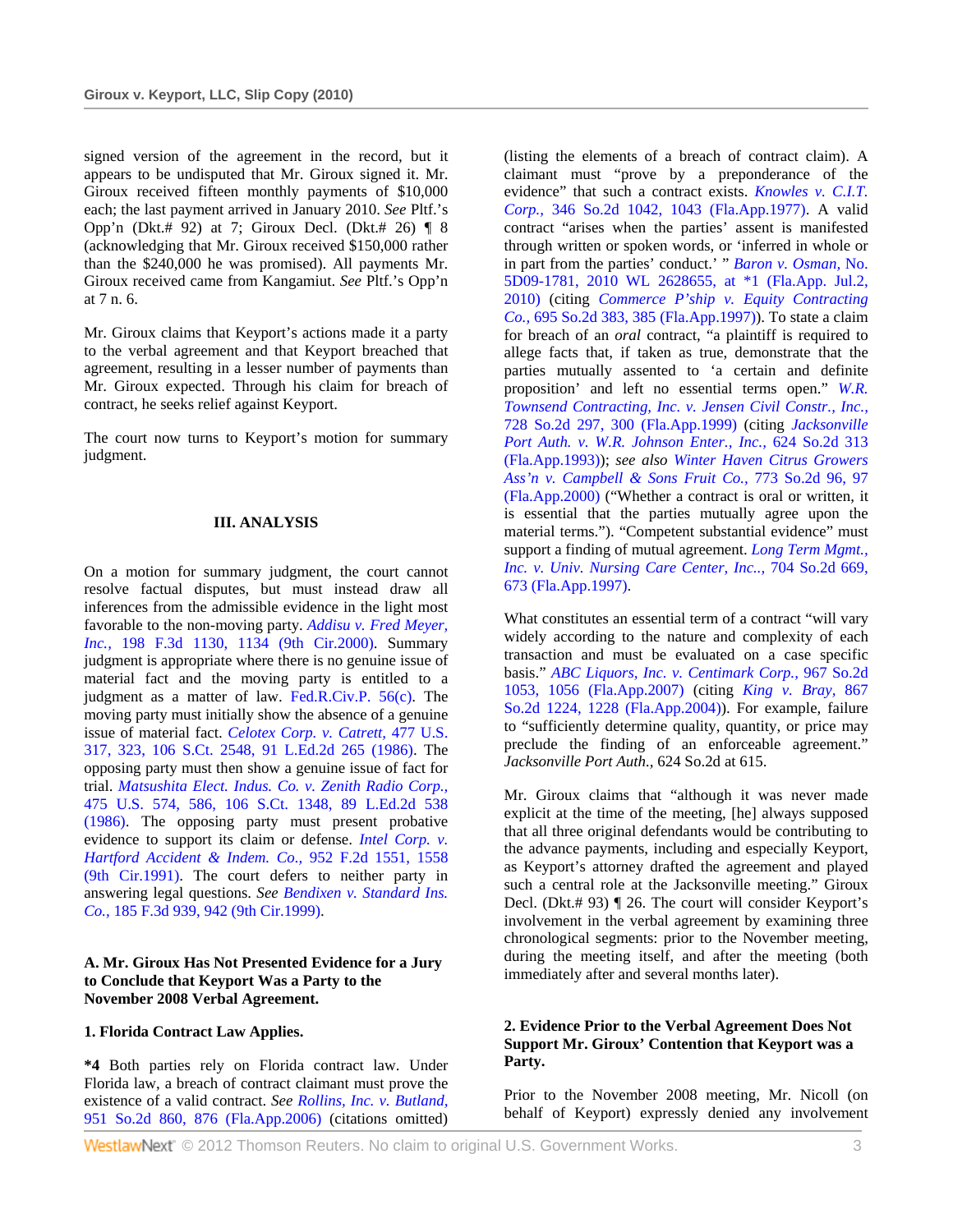other than a role as a mediator. Keyport became involved with the meeting planning only after Mr. Giroux and Kangamiut had already discussed their intention to meet. Even then, Keyport refused to participate unless Mr. Giroux acknowledged his understanding of Keyport's role in the process. Mr. Nicoll drafted two documents requiring that Mr. Giroux agree not to sue Keyport and clarifying that Mr. Nicoll's role in the negotiations was solely to mediate between Mr. Giroux and Kangamiut. *See* Pedersen Decl. Exh. 1 (Dkt # 91-2) (containing the Hold Harmless Agreement and the disclosure letter). Mr. Giroux signed both documents, acknowledging that Keyport's representatives would travel to Jacksonville "to help negotiate to a compromise" his claims against Kangamiut and that Mr. Nicoll's specific role would be "to help mediate a compromise." *See id.* Mr. Giroux has presented no evidence showing that Keyport's behavior prior to the verbal agreement evidenced intent to be bound as a party.

## **3. Mr. Giroux Has Not Shown by a Preponderance of the Evidence That Keyport's Behavior During the November Meeting Made It a Party to the Verbal Agreement.**

**\*5** At the November meeting, Keyport's representatives met with Mr. Giroux and Kangamiut and helped the latter two parties arrive at the verbal agreement. Mr. Giroux claims that Keyport's involvement in the meeting is enough to bind Keyport as a party. However, he presents no credible evidence to this effect, and his mere supposition "that all three original defendants would be contributing to the advance payments" is not evidence of the existence of a contract. *See Nelson v. Pima Cmty. Coll.,* 83 F.3d 1075, 1081-82 (9th Cir.1996) (noting that "mere allegation and speculation do not create a factual dispute for purposes of summary judgment"). The evidence supports Mr. Nicoll's contention that Keyport played a mediating role at the November meeting. For example, Mr. Nicoll states that he "met with all parties and separately with the two groups several times" during the meeting. Nicoll Decl. (Dkt.# 96) ¶ 3. He further states that Mr. Rasmussen formulated the agreement and made the offer to Mr. Giroux; Mr. Nicoll's role was simply to draft a written agreement based on the terms to which Mr. Giroux and Kangamiut agreed. *See id.* Aside from his suppositions, Mr. Giroux does not present evidence to the contrary. Thus, Mr. Giroux has not presented evidence sufficient for a jury to conclude that Keyport served a role other than mediator during the November meeting.

### **4. Mr. Giroux Has Not Presented Evidence to Conclude That Keyport's Behavior After the**

## **November Meeting Made It A Party to the Verbal Agreement.**

After the November meeting, Mr. Giroux, Kangamiut, and Keyport's representatives communicated several times by email. Mr. Giroux' strongest argument pertains to the emails Mr. Nicoll sent immediately after the meeting concerning the drafting of the agreement. In particular, Mr. Giroux points to the email he received from Mr. Nicoll on November 7, 2008, the day after the Florida meeting. In that email, Mr. Nicoll told Mr. Giroux not to worry and that "the agreement reached yesterday will be honored .... [w]e have a good working draft and will have something for you to review and sign very early next week." *See* Giroux Decl. Exh. F (Dkt.# 93-2) at 30. Mr. Giroux construes Mr. Nicoll's statement as proof that Keyport was a party to the agreement reached at the Florida meeting. However, that statement does not exist in a vacuum; it must be considered in the context of all other evidence submitted by the parties. Based on the rest of the evidence concerning Keyport's involvement, no reasonable jury could conclude that Keyport was a party to the verbal agreement.

In the weeks following the Florida meeting, more emails were exchanged between the parties concerning the delay in securing a written agreement. When Mr. Giroux received emails from Kangamiut that mentioned difficulties in coming to an agreement with an unnamed party, Mr. Giroux assumed that party was Keyport. *See* Giroux Decl. (Dkt.# 93) ¶ 28. Mr. Giroux offers only his speculation that the breaching party was Keyport, which is insufficient to establish that Keyport was a party to the verbal agreement. Kangamiut wired all of the funds to Mr. Giroux; there is no evidence that Keyport ever contributed to the payments. In fact, from the time of the November meeting up until Mr. Giroux received a written contract from Kangamiut in February 2009, there is no evidence showing which parties were obligated to contribute, other than Kangamiut. Kangamuit's representatives sent emails to Mr. Giroux mentioning "3 parties" and "the remaining 2 parties," but the emails do not specify those parties' identities. *See* Giroux Decl. Exh. H (Dkt.# 93-2). Furthermore, only Kangamiut and Mr. Giroux were parties to the written agreement. Thus, Mr. Giroux has not shown by "competent substantial evidence" that a meeting of the minds occurred between him and Keyport concerning the monthly payments. *See Long Term Mgmt., Inc.,* 704 So.2d at 673.

**\*6** Mr. Giroux presents no evidence showing that he and Keyport mutually agreed to a certain and definite proposition. Under the Hold Harmless Agreement, Keyport had agreed to help Mr. Giroux negotiate a compromise with Kangamiut. However, the record